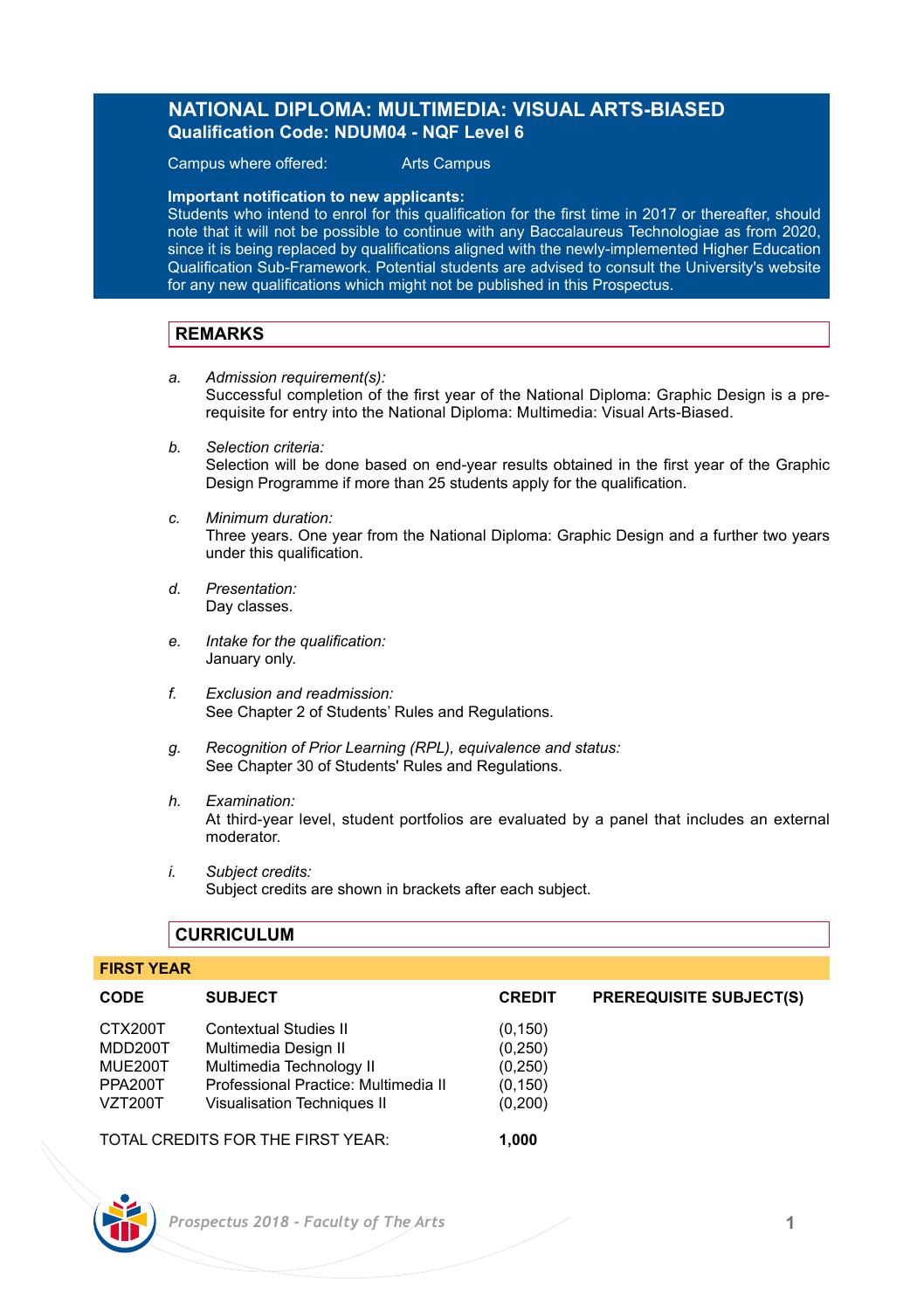### **SECOND YEAR**

| <b>CODE</b>                              | <b>SUBJECT</b>                                                                                                        | <b>CREDIT</b>                                | <b>PREREQUISITE SUBJECT(S)</b>                                                                      |
|------------------------------------------|-----------------------------------------------------------------------------------------------------------------------|----------------------------------------------|-----------------------------------------------------------------------------------------------------|
| CTX300T<br>MDD300T<br>MUE300T<br>PPA300T | Contextual Studies III<br>Multimedia Design III<br>Multimedia Technology III<br>Professional Practice: Multimedia III | (0, 150)<br>(0, 250)<br>(0, 250)<br>(0, 150) | Contextual Studies II<br>Multimedia Design II<br>Multimedia Technology II<br>Professional Practice: |
| VZT300T                                  | <b>Visualisation Techniques III</b>                                                                                   | (0, 200)                                     | Multimedia II<br>Visualisation Techniques II                                                        |
| TOTAL CREDITS FOR THE SECOND YEAR:       |                                                                                                                       | 1.000                                        |                                                                                                     |
| TOTAL CREDITS FOR THE QUALIFICATION:     |                                                                                                                       | 3,000                                        |                                                                                                     |

# **SUBJECT INFORMATION (OVERVIEW OF SYLLABUS)**

The syllabus content is subject to change to accommodate industry changes. Please note that a more detailed syllabus is available at the department or in the study guide that is applicable to a particular subject. On 01 September 2017, the syllabus content was defined as follows:

### **C**

# **CONTEXTUAL STUDIES II (CTX200T) 1 X 3-HOUR PAPER**

## *(Subject custodian: Department of Visual Communication)*

This subject focuses on in-depth, transdisciplinary theoretical perspectives and principles that pertain to multimedia design. The focus of this subject is founded on the role, influence, comprehension and application of theories from a cognitive, visual, phenomenological, empirical and ontological perspective. The students will acquire an appropriate level of comprehension of such pertinent theories and development of concepts of design and the critical explication and analysis of existing design. The students will be able to demonstrate an engagement of proper critical and analytical academic thoroughness of design through the use and understanding of certain pertinent theories, research methods and techniques. (Total tuition time: ± 34 hours)

# **CONTEXTUAL STUDIES III (CTX300T) 1 X 3-HOUR PAPER**

### *(Subject custodian: Department of Visual Communication)*

Students will be able to demonstrate the ability to conduct research and to use appropriate research methods; use and apply relevant theoretical and creative models; group, evaluate and select the most effective visual concept according to advertising principles; testing the effectiveness of a visual product; communicate textually within a range of artist/client contexts and the consideration of variables that affect the production of multimedia products. (Total tuition time: ± 34 hours)

### **M**

# **MULTIMEDIA DESIGN II (MDD200T) PRACTICAL EVALUATION**

### *(Subject custodian: Department of Visual Communication)*

This subject focuses on communication design considerations applied across interactive and time-based media. The curriculum emphasises a human-centred design philosophy where design choices must be intentional and support the goals of the project, be they artistic or commercial. Students are expected to utilise and integrate the skills and knowledge obtained in their other subjects. Projects may interlink with other subjects, most notably Multimedia Technology. (Total tuition time: ± 136 hours)

# **MULTIMEDIA DESIGN III (MDD300T) PRACTICAL EVALUATION**

### *(Subject custodian: Department of Visual Communication)*

This subject focuses on integrated communication design practice. Conceptual design considerations provide direction in the use of visual aesthetics, interactions and the creative application of appropriate technologies across a variety of media. The curriculum emphasises a human-centred design philosophy where design choices must be intentional and support the goals of the project goal. Students are expected to utilise and integrate the skills and knowledge obtained in their other subjects. Projects may interlink with other subjects, most notably Multimedia Technology. (Total tuition time: ± 153 hours)